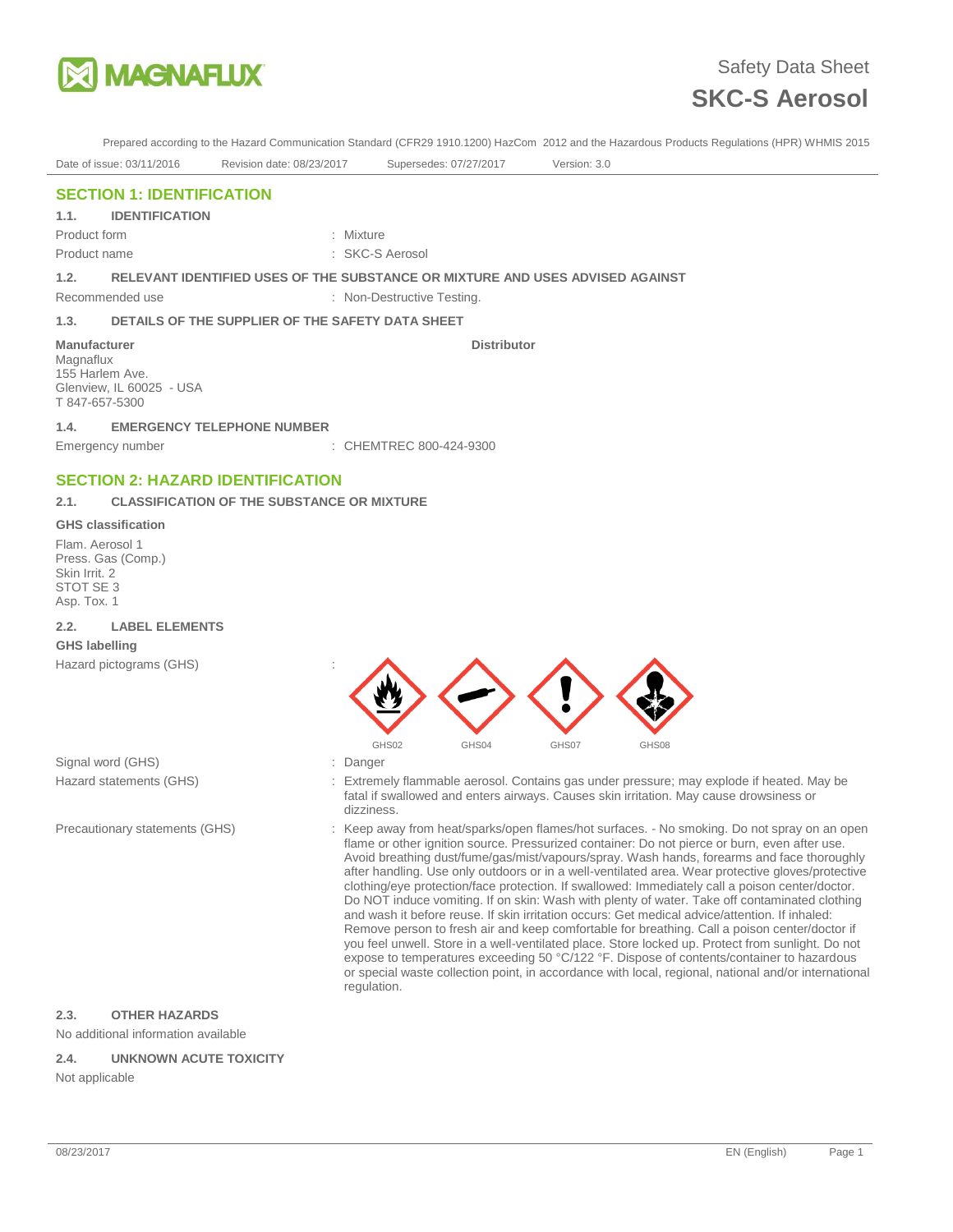

Prepared according to the Hazard Communication Standard (CFR29 1910.1200) HazCom 2012 and the Hazardous Products Regulations (HPR) WHMIS 2015

# **SECTION 3: COMPOSITION/INFORMATION ON INGREDIENTS**

# **3.1. SUBSTANCES**

Not applicable

# **3.2. MIXTURES**

| <b>Name</b>                            | <b>Product identifier</b> |       |
|----------------------------------------|---------------------------|-------|
| Naphtha, petroleum, hydrotreated light | (CAS-No.) 64742-49-0      | 96.40 |
| Carbon dioxide                         | (CAS-No.) 124-38-9        | 3.60  |

# **SECTION 4: FIRST AID MEASURES**

| <b>DESCRIPTION OF FIRST AID MEASURES</b><br>4.1.                              |                                                                                                                                                                                                 |
|-------------------------------------------------------------------------------|-------------------------------------------------------------------------------------------------------------------------------------------------------------------------------------------------|
| First-aid measures after inhalation                                           | : If inhaled, remove to fresh air. If not breathing, give artificial respiration. If breathing is difficult,<br>give oxygen. Call a POISON CENTER or doctor/physician if you feel unwell.       |
| First-aid measures after skin contact                                         | : In case of contact, immediately flush skin with plenty of water. Remove contaminated clothing<br>and shoes. Wash clothing before reuse. Call a physician if irritation develops and persists. |
| First-aid measures after eye contact                                          | : IF IN EYES: Rinse cautiously with water for several minutes. Remove contact lenses, if present<br>and easy to do. Continue rinsing. If eye irritation persists: Get medical advice/attention. |
| First-aid measures after ingestion                                            | : IF SWALLOWED: Immediately call a POISON CENTER or doctor/physician. Do NOT induce<br>vomiting. Never give anything by mouth to an unconscious person.                                         |
| 4.2.                                                                          | <b>MOST IMPORTANT SYMPTOMS AND EFFECTS, BOTH ACUTE AND DELAYED</b>                                                                                                                              |
| Symptoms/effects after inhalation                                             | : May cause irritation to the respiratory tract. May cause drowsiness or dizziness.                                                                                                             |
| Symptoms/effects after skin contact                                           | : Causes skin irritation. Symptoms may include redness, edema, drying, defatting and cracking<br>of the skin.                                                                                   |
| Symptoms/effects after eye contact                                            | : May cause eye irritation. Symptoms may include discomfort or pain, excess blinking and tear<br>production, with possible redness and swelling.                                                |
| Symptoms/effects after ingestion                                              | : May be fatal if swallowed and enters airways. This product may be aspirated into the lungs and<br>cause chemical pneumonitis. May cause stomach distress, nausea or vomiting.                 |
| 4.3.                                                                          | INDICATION OF ANY IMMEDIATE MEDICAL ATTENTION AND SPECIAL TREATMENT NEEDED                                                                                                                      |
| possible).                                                                    | Symptoms may not appear immediately. In case of accident or if you feel unwell, seek medical advice immediately (show the label or SDS where                                                    |
| <b>SECTION 5: FIREFIGHTING MEASURES</b><br>5.1.<br><b>EXTINGUISHING MEDIA</b> |                                                                                                                                                                                                 |

| Suitable extinguishing media                                         | : Dry chemical. Carbon dioxide. Water fog. Foam.                                                                                                                            |
|----------------------------------------------------------------------|-----------------------------------------------------------------------------------------------------------------------------------------------------------------------------|
| Unsuitable extinguishing media                                       | : Do not use water jet.                                                                                                                                                     |
| 5.2.<br><b>SPECIAL HAZARDS ARISING FROM THE SUBSTANCE OR MIXTURE</b> |                                                                                                                                                                             |
| Fire hazard                                                          | : Extremely flammable aerosol. Products of combustion may include, and are not limited to:<br>oxides of carbon.                                                             |
| Explosion hazard                                                     | : Heat may build pressure, rupturing closed containers, spreading fire and increasing risk of<br>burns and injuries.                                                        |
| Reactivity                                                           | : No dangerous reaction known under conditions of normal use.                                                                                                               |
| 5.3.<br><b>ADVICE FOR FIREFIGHTERS</b>                               |                                                                                                                                                                             |
| Firefighting instructions                                            | : Move containers away from the fire area if this can be done without risk. DO NOT fight fire<br>when fire reaches explosives. Evacuate area.                               |
| Protection during firefighting                                       | : Keep upwind of fire. Wear full fire fighting turn-out gear (full Bunker gear) and respiratory<br>protection (SCBA). Use water spray to keep fire-exposed containers cool. |

# **SECTION 6: ACCIDENTAL RELEASE MEASURES**

| 6.1. | PERSONAL PRECAUTIONS. PROTECTIVE EQUIPMENT AND EMERGENCY PROCEDURES |  |                                                                                                                                                                                            |
|------|---------------------------------------------------------------------|--|--------------------------------------------------------------------------------------------------------------------------------------------------------------------------------------------|
|      | General measures                                                    |  | : Use personal protection recommended in Section 8. Isolate the hazard area and deny entry to<br>unnecessary and unprotected personnel. Remove ignition sources. Use special care to avoid |
|      |                                                                     |  | static electric charges. Use only non-sparking tools. Avoid breathing vapour or mist.                                                                                                      |

# **6.1.1. FOR NON-EMERGENCY PERSONNEL**

No additional information available

### **6.1.2. FOR EMERGENCY RESPONDERS**

No additional information available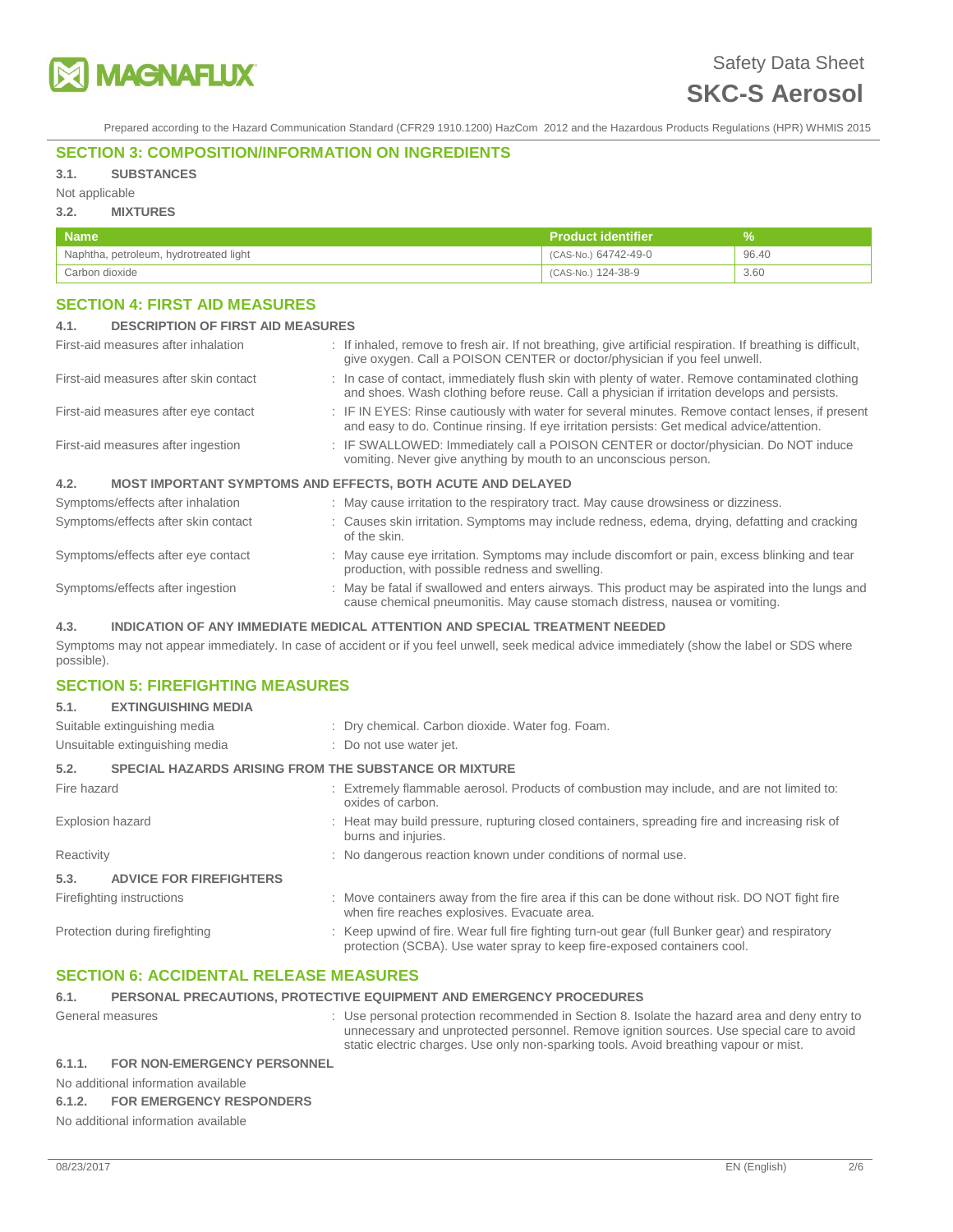

Prepared according to the Hazard Communication Standard (CFR29 1910.1200) HazCom 2012 and the Hazardous Products Regulations (HPR) WHMIS 2015

### **6.2. ENVIRONMENTAL PRECAUTIONS**

Do not allow to enter into surface water or drains. Prevent entry to sewers and public waters.

### **6.3. METHODS AND MATERIAL FOR CONTAINMENT AND CLEANING UP**

| For containment |                                    | : Stop leak without risks if possible. Dilute with water. Absorb and/or contain spill with inert<br>material (sand, vermiculite or other appropriate material), then place in suitable container. Do<br>not flush into surface water or sewer system. Wear recommended personal protective<br>equipment. Use explosion-proof equipment. |
|-----------------|------------------------------------|-----------------------------------------------------------------------------------------------------------------------------------------------------------------------------------------------------------------------------------------------------------------------------------------------------------------------------------------|
|                 | Methods for cleaning up            | : Scoop up material and place in a disposal container. Provide ventilation.                                                                                                                                                                                                                                                             |
| 6.4.            | <b>REFERENCE TO OTHER SECTIONS</b> |                                                                                                                                                                                                                                                                                                                                         |

For further information refer to section 8: "Exposure controls/personal protection"

### **SECTION 7: HANDLING AND STORAGE**

| <b>PRECAUTIONS FOR SAFE HANDLING</b><br>7.1. |                                                                                                                                                                                                                                                                                                                                                                                                                                                      |
|----------------------------------------------|------------------------------------------------------------------------------------------------------------------------------------------------------------------------------------------------------------------------------------------------------------------------------------------------------------------------------------------------------------------------------------------------------------------------------------------------------|
| Additional hazards when processed            | : Hazardous waste due to potential risk of explosion. Pressurized container: Do not pierce or<br>burn, even after use.                                                                                                                                                                                                                                                                                                                               |
| Precautions for safe handling                | : Keep away from sources of ignition - No smoking. Do not spray on an open flame or other<br>ignition source. Do not pierce or burn, even after use. Use non-sparking tools. Use explosion-<br>proof equipment. Take precautionary measures against static discharge. Avoid breathing<br>vapour or mist. Avoid contact with skin and eyes. Do not swallow. When using do not eat, drink<br>or smoke. Use only outdoors or in a well-ventilated area. |
| Hygiene measures                             | : Launder contaminated clothing before reuse. Wash hands before eating, drinking, or smoking.                                                                                                                                                                                                                                                                                                                                                        |
| 7.2.                                         | <b>CONDITIONS FOR SAFE STORAGE. INCLUDING ANY INCOMPATIBILITIES</b>                                                                                                                                                                                                                                                                                                                                                                                  |
| <b>Technical measures</b>                    | : Proper grounding procedures to avoid static electricity should be followed.                                                                                                                                                                                                                                                                                                                                                                        |
| Storage conditions                           | : Keep locked up and out of reach of children. Store in original container protected from direct<br>sunlight in a dry, cool and well-ventilated area, away from incompatibles. Do not expose to<br>temperatures exceeding 50 °C/ 122 °F.                                                                                                                                                                                                             |

# **SECTION 8: EXPOSURE CONTROLS/PERSONAL PROTECTION**

### **8.1. CONTROL PARAMETERS**

| Naphtha, petroleum, hydrotreated light (64742-49-0) |                                       |                         |  |  |
|-----------------------------------------------------|---------------------------------------|-------------------------|--|--|
| <b>ACGIH</b>                                        | <b>ACGIH TWA</b>                      | 247 ppm/8h              |  |  |
|                                                     |                                       |                         |  |  |
| Carbon dioxide (124-38-9)                           |                                       |                         |  |  |
| <b>ACGIH</b>                                        | ACGIH TWA (ppm)                       | 5000 ppm                |  |  |
| <b>ACGIH</b>                                        | ACGIH STEL (ppm)                      | 30000 ppm               |  |  |
| <b>OSHA</b>                                         | OSHA PEL (TWA) (mg/m <sup>3</sup> )   | 9000 mg/m <sup>3</sup>  |  |  |
| <b>OSHA</b>                                         | OSHA PEL (TWA) (ppm)                  | 5000 ppm                |  |  |
| <b>IDLH</b>                                         | US IDLH (ppm)                         | 40000 ppm               |  |  |
| <b>NIOSH</b>                                        | NIOSH REL (TWA) (mg/m <sup>3</sup> )  | 9000 mg/m <sup>3</sup>  |  |  |
| <b>NIOSH</b>                                        | NIOSH REL (TWA) (ppm)                 | 5000 ppm                |  |  |
| <b>NIOSH</b>                                        | NIOSH REL (STEL) (mg/m <sup>3</sup> ) | 54000 mg/m <sup>3</sup> |  |  |
| <b>NIOSH</b>                                        | NIOSH REL (STEL) (ppm)                | 30000 ppm               |  |  |

# **8.2. EXPOSURE CONTROLS**  Appropriate engineering controls : Ensure good ventilation of the work station. Use explosion-proof ventilation equipment. Hand protection : Wear suitable gloves resistant to chemical penetration. Eye protection **interest and the Safety glasses or goggles are recommended when using product.** Skin and body protection **interest and set of the set of the set of the set of the set of the set of the set of the set of the set of the set of the set of the set of the set of the set of the set of the set of the set of** Respiratory protection : In case of insufficient ventilation, wear suitable respiratory equipment. Respirator selection must be based on known or anticipated exposure levels, the hazards of the product and the safe working limits of the selected respirator. Environmental exposure controls : Avoid release to the environment.

Other information **interval on the interval of the industrial** hygiene and safety procedures. Do not eat, drink or smoke when using this product.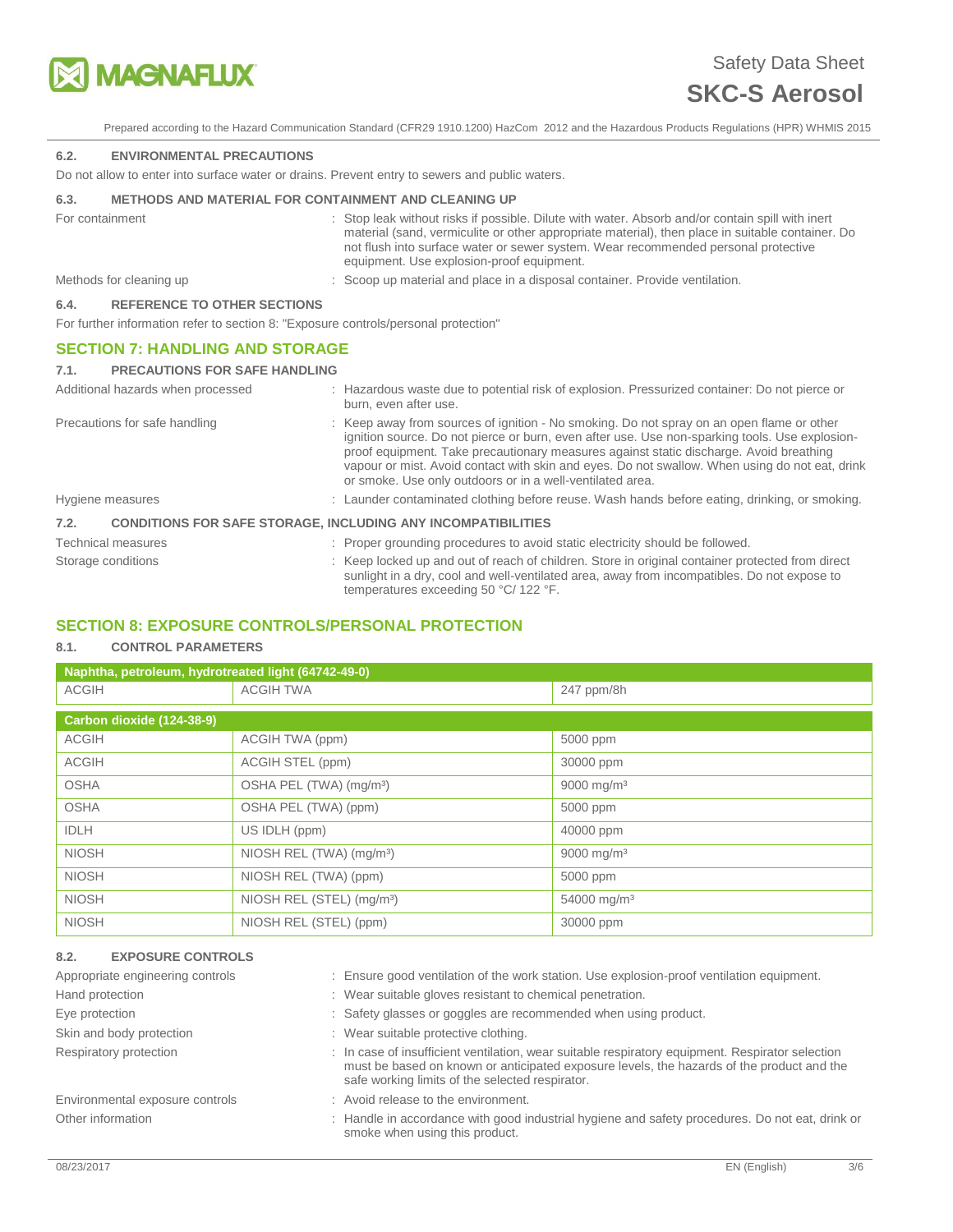

Prepared according to the Hazard Communication Standard (CFR29 1910.1200) HazCom 2012 and the Hazardous Products Regulations (HPR) WHMIS 2015

# **SECTION 9: PHYSICAL AND CHEMICAL PROPERTIES**

**9.1. INFORMATION ON BASIC PHYSICAL AND CHEMICAL PROPERTIES** 

| Physical state                             | : Gas/Pressurized Liquid                      |
|--------------------------------------------|-----------------------------------------------|
| Appearance                                 | Clear                                         |
| Colour                                     | Colourless                                    |
| Odour                                      | Hydrocarbon                                   |
| Odour threshold                            | : No data available                           |
| рH                                         | Not applicable                                |
| Melting point                              | No data available                             |
| Freezing point                             | Not applicable                                |
| Boiling point                              | No data available                             |
| Flash point                                | No data available                             |
| Relative evaporation rate (butylacetate=1) | No data available                             |
| Flammability (solid, gas)                  | Extremely flammable aerosol                   |
| Vapour pressure                            | No data available                             |
| Relative vapour density at 20 °C           | : No data available                           |
| Relative density                           | No data available                             |
| Solubility                                 | No data available                             |
| Partition coefficient n-octanol/water      | No data available                             |
| Auto-ignition temperature                  | : No data available                           |
| Decomposition temperature                  | No data available                             |
| Viscosity, kinematic                       | No data available                             |
| Viscosity, dynamic                         | No data available                             |
| <b>Explosive limits</b>                    | : No data available                           |
| Explosive properties                       | : Pressurised container: May burst if heated. |
| Oxidising properties                       | No data available                             |
| 9.2.<br><b>OTHER INFORMATION</b>           |                                               |
| VOC content                                | $: 745.77$ g/l                                |
| Heat of combustion                         | 39.14 kJ/g                                    |

# **SECTION 10: STABILITY AND REACTIVITY**

### **10.1. REACTIVITY**

No dangerous reaction known under conditions of normal use.

### **10.2. CHEMICAL STABILITY**

Extremely flammable aerosol. Contents under pressure. Container may explode if heated. Do not puncture. Do not burn. Extreme risk of explosion by shock, friction, fire or other sources of ignition.

### **10.3. POSSIBILITY OF HAZARDOUS REACTIONS**

No dangerous reaction known under conditions of normal use.

#### **10.4. CONDITIONS TO AVOID**

Sources of ignition. Heat. Incompatible materials. Direct sunlight.

### **10.5. INCOMPATIBLE MATERIALS**

Oxidizing agents.

#### **10.6. HAZARDOUS DECOMPOSITION PRODUCTS**

May include, and are not limited to: oxides of carbon.

# **SECTION 11: TOXICOLOGICAL INFORMATION**

# **11.1. INFORMATION ON TOXICOLOGICAL EFFECTS**

| Acute toxicity (oral)       | : Not classified. |
|-----------------------------|-------------------|
| Acute toxicity (dermal)     | : Not classified. |
| Acute toxicity (inhalation) | : Not classified. |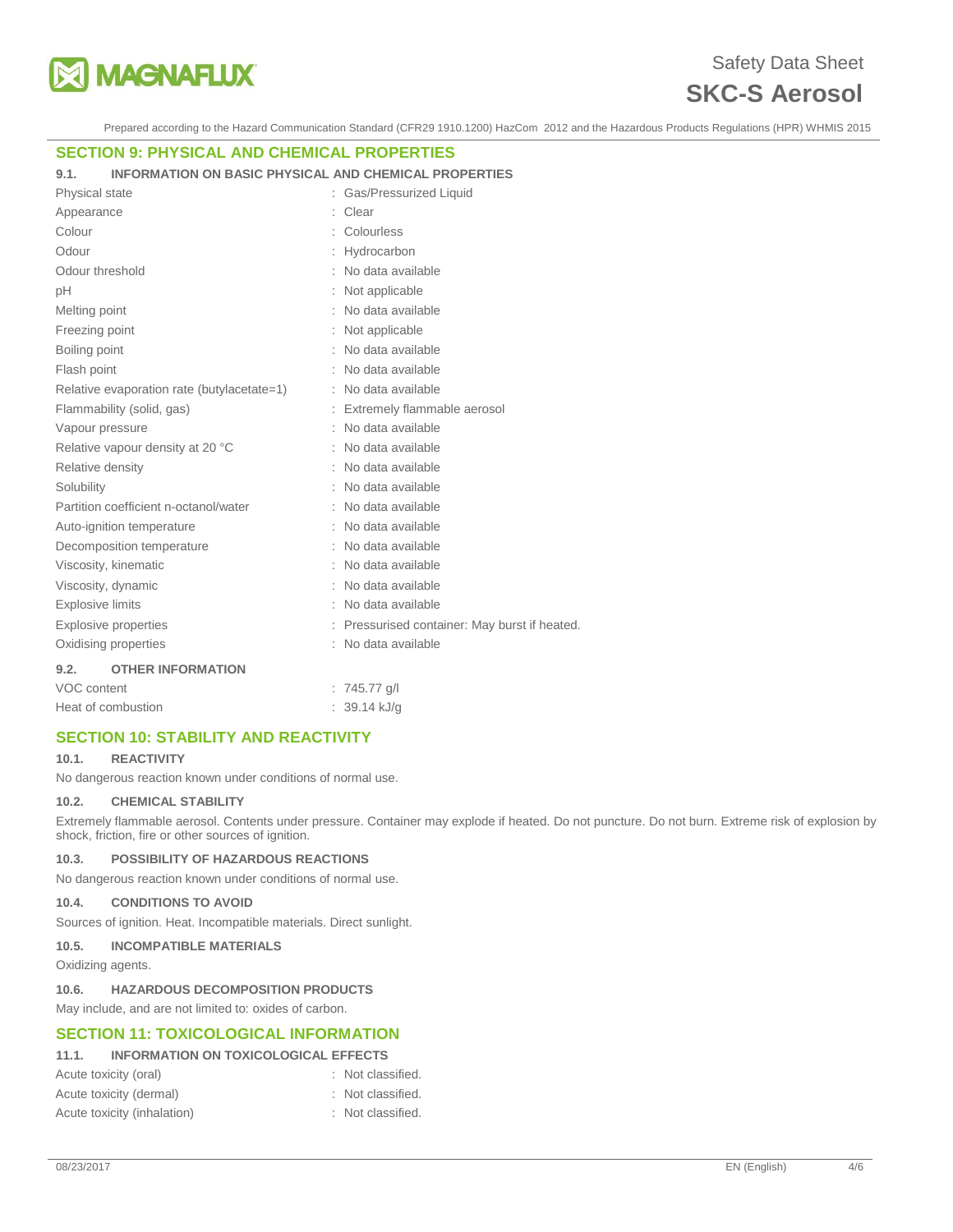

Prepared according to the Hazard Communication Standard (CFR29 1910.1200) HazCom 2012 and the Hazardous Products Regulations (HPR) WHMIS 2015

| Naphtha, petroleum, hydrotreated light (64742-49-0) |                                                 |
|-----------------------------------------------------|-------------------------------------------------|
| LD50 oral rat                                       | $> 5000$ mg/kg                                  |
| LD50 dermal rabbit                                  | $>3160$ mg/kg                                   |
| LC50 inhalation rat                                 | 73680 ppm/4h                                    |
| Skin corrosion/irritation                           | : Causes skin irritation.                       |
|                                                     | pH: Not applicable                              |
| Serious eye damage/irritation                       | : Not classified.                               |
|                                                     | pH: Not applicable                              |
| Respiratory or skin sensitisation                   | : Not classified.                               |
| Germ cell mutagenicity                              | : Not classified.                               |
| Carcinogenicity                                     | : Not classified.                               |
| Reproductive toxicity                               | : Not classified.                               |
| STOT-single exposure                                | : May cause drowsiness or dizziness.            |
| STOT-repeated exposure                              | : Not classified.                               |
| Aspiration hazard                                   | : May be fatal if swallowed and enters airways. |
| <b>SKC-S Aerosol</b>                                |                                                 |
| Vaporizer                                           | Aerosol                                         |

| vaporizer                           | Aerosol                                                                                                                                                                         |
|-------------------------------------|---------------------------------------------------------------------------------------------------------------------------------------------------------------------------------|
| Symptoms/effects after inhalation   | : May cause irritation to the respiratory tract. May cause drowsiness or dizziness.                                                                                             |
| Symptoms/effects after skin contact | : Causes skin irritation. Symptoms may include redness, edema, drying, defatting and cracking<br>of the skin.                                                                   |
| Symptoms/effects after eye contact  | : May cause eye irritation. Symptoms may include discomfort or pain, excess blinking and tear<br>production, with possible redness and swelling.                                |
| Symptoms/effects after ingestion    | : May be fatal if swallowed and enters airways. This product may be aspirated into the lungs and<br>cause chemical pneumonitis. May cause stomach distress, nausea or vomiting. |
|                                     |                                                                                                                                                                                 |

# **SECTION 12: ECOLOGICAL INFORMATION**

**12.1. TOXICITY** 

Ecology - general **Ecology** - general  $\cdot$  May cause long-term adverse effects in the aquatic environment.

### **12.2. PERSISTENCE AND DEGRADABILITY**

| <b>SKC-S Aerosol</b>                      |                      |  |
|-------------------------------------------|----------------------|--|
| Persistence and degradability             | Not established.     |  |
| 12.3.<br><b>BIOACCUMULATIVE POTENTIAL</b> |                      |  |
| <b>SKC-S Aerosol</b>                      |                      |  |
| Bioaccumulative potential                 | Not established.     |  |
|                                           |                      |  |
| Carbon dioxide (124-38-9)                 |                      |  |
| BCF fish 1                                | (no bioaccumulation) |  |
| 12.4.<br><b>MOBILITY IN SOIL</b>          |                      |  |
| No additional information available       |                      |  |

### **12.5. OTHER ADVERSE EFFECTS**

Effect on the global warming : No known effects from this product.

# **SECTION 13: DISPOSAL CONSIDERATIONS**

# **13.1. WASTE TREATMENT METHODS**

| Product/Packaging disposal recommendations | Dispose in a safe manner in accordance with local/national regulations.                                               |
|--------------------------------------------|-----------------------------------------------------------------------------------------------------------------------|
| Additional information                     | : Flammable vapours may accumulate in the container. Pressurized container: Do not pierce or<br>burn, even after use. |